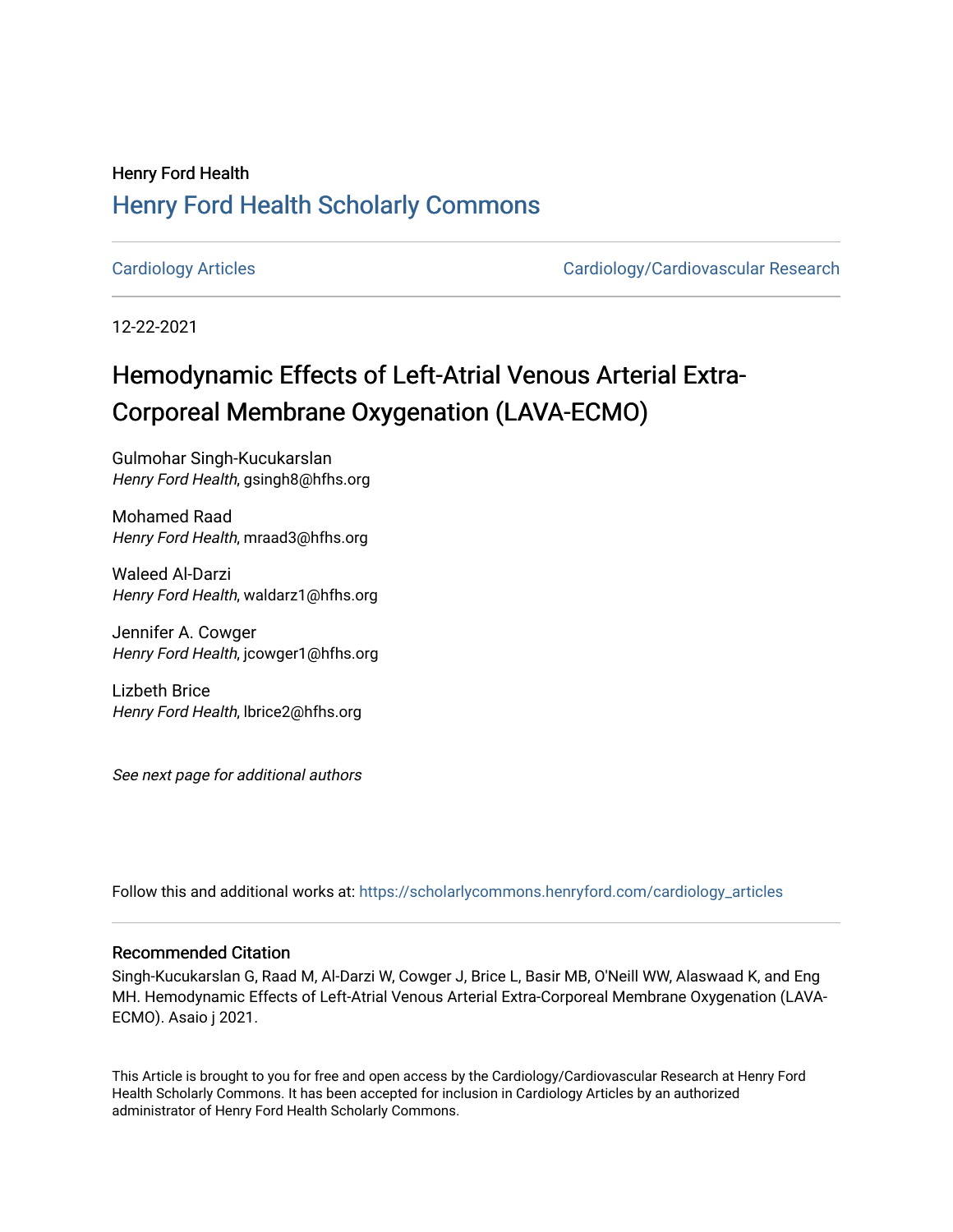### Authors

Gulmohar Singh-Kucukarslan, Mohamed Raad, Waleed Al-Darzi, Jennifer A. Cowger, Lizbeth Brice, Mir B. Basir, William W. O'Neill, Khaldoon Alaswad, and Marvin H. Eng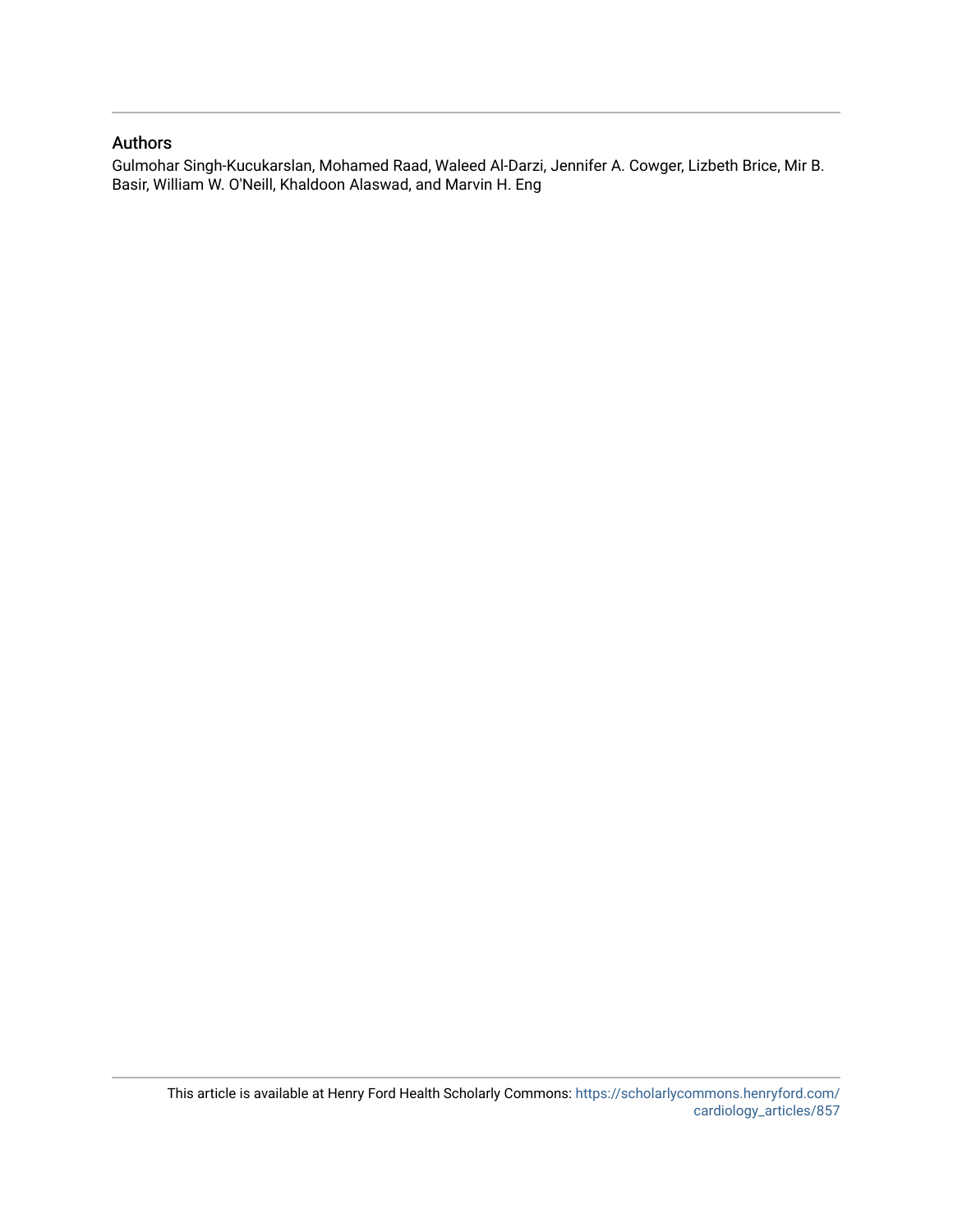## **Hemodynamic Effects of Left-Atrial Venous Arterial Extra-Corporeal Membrane Oxygenation (LAVA-ECMO)**

Gulmohar Singh-Kucukarslan<sup>®</sup>[,](https://orcid.org/0000-0002-2324-8186)\* Mohamad Raad,† Waleed Al-Darzi®,† Jennifer Cowger<sup>®</sup>,† Lizbeth Brice,† MIR B. BASIR<sup>O</sup>,† WILLIAM W. O'NEILL,‡ KHALDOON ALASWAAD,† AND MARVIN H. ENG<sup>OS</sup>

**We report a case of a 59-year-old male in post-myocardial infarction cardiogenic shock undergoing left atrial venous arterial extracorporeal membrane oxygenation (LAVA-ECMO) as a bridge to transplantation. The unique feature of this ECMO configuration is use of a single trans-septal cannula to provide biventricular unloading and use of a single arterial access.** *ASAIO Journal* **2021; 00;00–00**

#### **Key Words: assisted circulation, heart failure, ventricular assist device, cardiovascular physiology**

Cardiogenic shock (CS) occurs in 5%–10% of cases of myocardial infarction (MI) and is accompanied by a 30-day mortality as high as 60%.<sup>1,2</sup> Mechanical circulatory support (MCS) devices have been developed and implemented for CS, including veno-arterial extracorporeal membrane oxygenation (VA-ECMO). One disadvantage of peripheral VA-ECMO is insufficient left ventricular (LV) unloading. Arterial pressurization increases LV afterload, end-diastolic filling pressure, wall stress and myocardial oxygen demand.3 One strategy to provide LV unloading is to use a left atrial cannula to indirectly unload the left ventricle. Left atrial venous arterial ECMO (LAVA-ECMO) utilizes a single cannula (VFEM024, Edwards Lifesciences, Irvine, CA) with a long fenestrated segment (15 cm) decompressing both the left and right atria. The cannula is inserted using femoral venous access, necessitating transseptal puncture and enabling biventricular support while minimizing arterial access (Figure 1).

Disclosures: M.B.B. is a consultant for Abbott Vascular, Abiomed, Cardiovascular System, Chiesi and Zoll. K.A. is a consultant and speaker for Boston Scientific, Teleflex Medical, Abbott Vascular, and CSI. J.C. is a consultant for Medtronic and Abbott. M.H. E. is a clinical proctor for Edwards Lifesciences and Medtronic. W.W.N. has received grant support from Edwards Lifesciences and Abiomed. For the remaining authors, there are no conflicts of interest to report.

Supplemental digital content is available for this article. Direct URL citations appear in the printed text, and links to the digital files are provided in the HTML and PDF versions of this article on the journal's Web site [\(www.asaiojournal.com](https://www.asaiojournal.com)).

Correspondence: Marvin H. Eng, MD, Banner University Medical Center, 1111 E. McDowell Rd., Phoenix, AZ 85006. E-mail: [marvin\\_](mailto:marvin_eng@yahoo.com) [eng@yahoo.com](mailto:marvin_eng@yahoo.com)

Copyright © ASAIO 2021

**DOI: 10.1097/MAT.0000000000001628**

#### **Case Report**

A 59-year-old man with a history of 3-vessel coronary artery disease with prior bypass surgery presented with an acute inferior MI complicated by cardiogenic shock and unsuccessful revascularization. An emergent Impella CP (Abiomed, Danvers, MA) was inserted; however, the cardiac index remained only 1.2 L/min/m<sup>2</sup>. Echocardiography revealed an LV ejection fraction of 30% with severe functional mitral regurgitation. The patient's hospital course was complicated by incessant ventricular tachycardia, escalating vasopressors and inotropes, and worsening invasive hemodynamics prompting MCS escalation with LAVA-ECMO. Trans-septal puncture using intracardiac echocardiography guidance and balloon septostomy facilitated placement of a VFEM024 24Fr cannula (Figure 2 and Supplemental Video 1 *<http://links.lww.com/ASAIO/A757>*). Anti-Xa were maintained at 0.3–0.7 with unfractionated heparin. LAVA-ECMO decreased the mean pulmonary artery pressure from 38mm Hg to 10mm Hg and increased the CI from 1.8 to 5.1L/min/m2 (Table 1).

Five days after cannulation, multiple attempts to wean LAVA-ECMO failed. When clamped, the mean pulmonary artery pressure would increase significantly accompanied by cardiac index decrease (Table 1). After two failed weans, the patient was listed for orthotopic heart transplantation and ultimately received a donor heart 11 days after LAVA-ECMO insertion.



Figure 1. Schematic of the transseptal configuration for LAVA-ECMO. A long cannula that is fenestrated for a length of 30cm is inserted across the atrial septum from the right femoral vein. This cannula draws blood from the left and right atrium simultaneously takes it through the ECMO circuit to be oxygenated, and then returns the blood to the femoral artery.

From the \*Department of Medicine, Henry Ford Health System, Detroit, Michigan; †Division of Cardiology, Henry Ford Health System, Detroit, Michigan; ‡Center for Structural Heart Disease, Henry Ford Health System, Detroit, Michigan; §Division of Cardiology, Banner University Medical Center, Phoenix, Arizona.

Submitted for consideration December 2020; accepted for publication in revised form November 2021.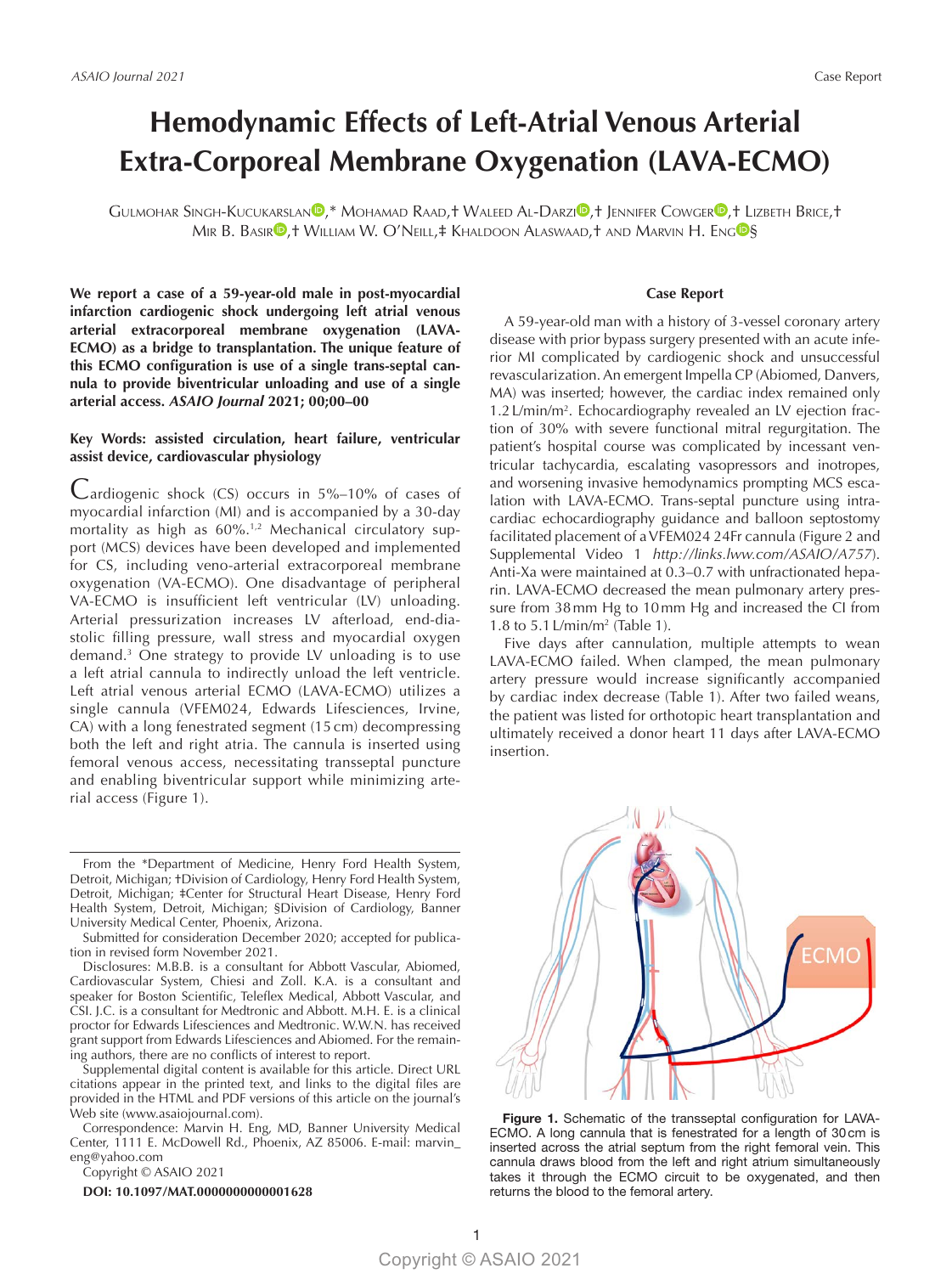

Figure 2. Process of transseptal access and insertion of the VFEM024 cannula across the atrial septum to provide left and right-sided unloading for ECMO. (A) Intracardiac echocardiographic (Circle) guided transseptal puncture using a transseptal crossing system (arrow). A 0.014" Grandslam guidewire (\*)provide support for catheter traversal of the interatrial septum. An Impella CP is still supporting the patient. (B) Balloon dilation of the interatrial septum using an 8 × 40mm Armada peripheral balloon (dagger)(Abbott Vascular, Santa Clara, CA) to facilitate cannula traversal. (C) Insertion of a 24Fr VFEM024 (double dagger) (Edwards Lifesciences, Irvine, CA) across the atrial septum. (D) Transesophageal echocardiography visualizing the transseptal cannula (double arrow) withdrawing blood from both the left and right atrium simultaneously. AoV, aortic valve; LA, left atrium; RA, right atrium; RV, right ventricle

#### **Discussion**

This case illustrates the merits of using LAVA-ECMO in biventricular dysfunction. Several key steps improved the likelihood of a good outcome including (1) early recognition of worsening perfusion (2) use of invasive hemodynamics to cater therapy to a patient-specific phenotype (3) early escalation of MCS allowing for biventricular support using single arterial access reducing the risk of vascular access complication.

Ventricular load as demonstrated by an elevated left ventricular end-diastolic pressure is associated with myocardial ischemia, reduced myocardial salvage and increased risk

Table 1. Hemodynamic Characteristics of LAVA-ECMO from the Time of Cannulation, Device Weaning Trials Until Time to Transplantation

|                         | <b>Baseline</b> | Post-LAVA | Day 1 | Day 5 | Clamp Challenge day 5 | Day 6                    | Day 11 |
|-------------------------|-----------------|-----------|-------|-------|-----------------------|--------------------------|--------|
| LAVA-ECMO Flow (L/min)  | <b>NA</b>       | 4         | 4     |       | 3.5                   | 4                        | 3.5    |
| SvO <sub>2</sub> (%)    | 49.5            | 77.2      | 73.9  | 64.2  | 74                    | 62.7                     | 61.2   |
| FICK CI $(L/min./m^2)$  | 2.09            | 5.14      | 4.5   | 3.3   | 4.6                   | 3.1                      | 3.3    |
| <b>PCWP</b>             | 30              | 22        |       |       | $-z$                  |                          |        |
| PA systolic (mm Hg)     | 54              | 36        | 33    | 36    | 74                    | 33                       | 53     |
| PA diastolic (mm Hq)    | 25              | 18        | 23    | 19    | 31                    | 18                       | 25     |
| PA mean (mm Hg)         | 38              | 26        | 27    | 21    | 45                    | 23                       | 37     |
| CVP (mm Hg)             | 12              | 11        | 11    | 5     | 10                    | 8                        | 10     |
| Hemoglobin (g/dL)       | 9.2             | 8.2       | 8.4   | 7.8   | 7.8                   | 7.9                      | 7.3    |
| Platelets (K/uL)        | 248             | 204       | 188   | 125   | 125                   | 121                      | 156    |
| BUN (mg/dL)             | 24              | 25        | 21    | 36    | 36                    | 36                       | 26     |
| Creatinine (mg/dL)      | 1.00            | 1.04      | 1.09  | 1.16  | 1.00                  | 1.00                     | 0.75   |
| Total Bilirubin (mg/dL) | 0.5             |           |       |       |                       | $\overline{\phantom{0}}$ | 0.9    |

Immediate jump in pulmonary pressures with the LAVA-ECMO circuit clamped and increase in pulmonary artery pressures when the mechanical support is partially weaned to 3.5L/min of flow (day 11).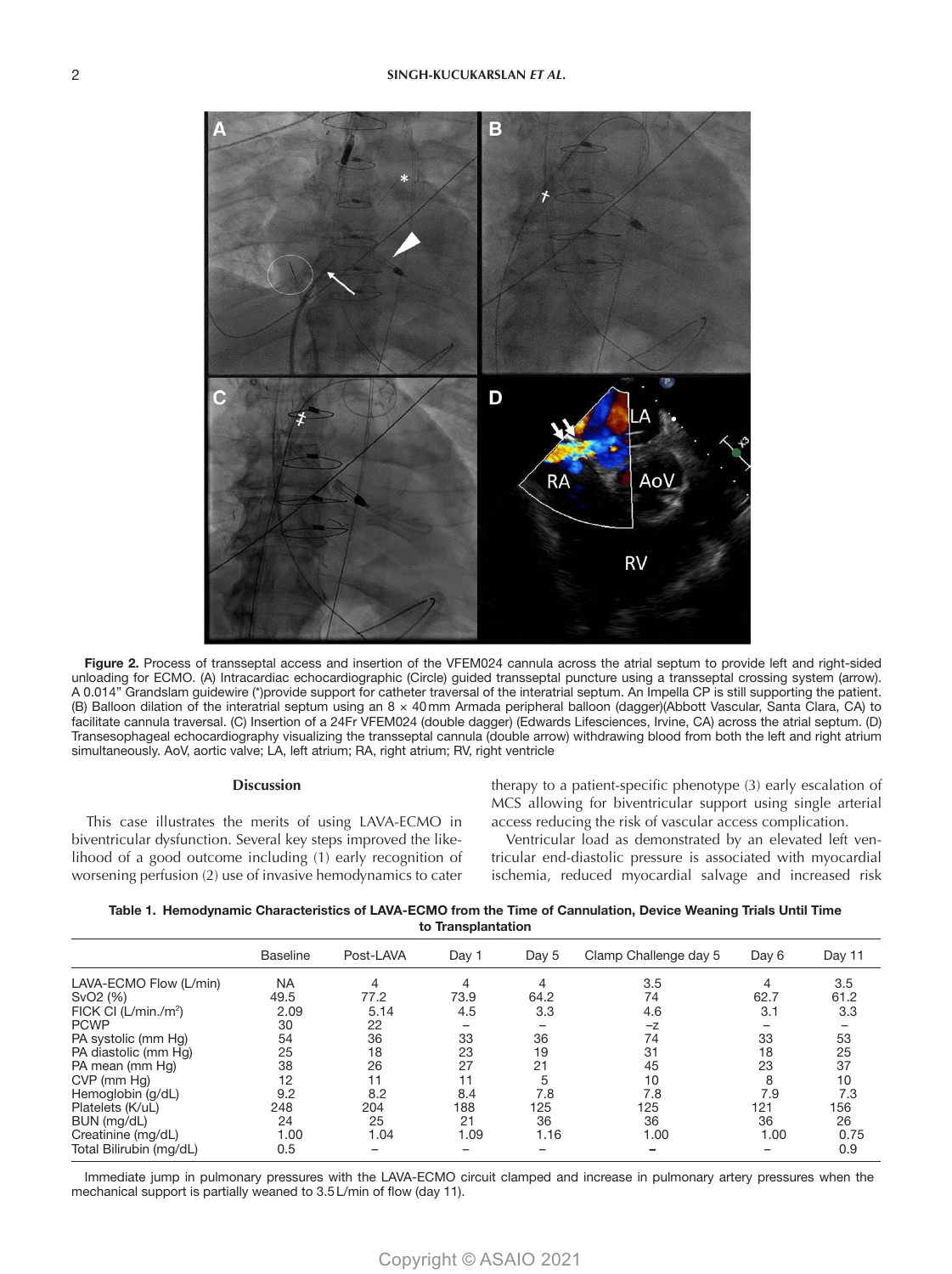| Action                                        | Result                                                                                                                                                                       | Access                                                                         | Advantage                                                                                                                                     | Disadvantage                                                                                                                                         |
|-----------------------------------------------|------------------------------------------------------------------------------------------------------------------------------------------------------------------------------|--------------------------------------------------------------------------------|-----------------------------------------------------------------------------------------------------------------------------------------------|------------------------------------------------------------------------------------------------------------------------------------------------------|
| 5.0 or LD (5.5)                               | Upgrade to Impella Increase of left-sided cardiac .<br>output may potentially<br>address biventricular<br>failure depending of<br>degree of right ventricular<br>dysfunction | Transaxillary<br>(surgical cut down)<br>• Transcaval (Impella •<br>$5.0$ only) | • Simpler to use one device<br>Direct LV unloading<br>$\bullet$<br>Appropriate temporary bridging<br>device                                   | • Requires an arterial<br>$access > 21$ Fr<br>• Hemolysis risk<br>• Catheter instability risk<br>• Will not address right<br>ventricular dysfunction |
| Addition of<br>venous-arterial<br><b>ECMO</b> | Unload left and right heart                                                                                                                                                  | • 2 large-bore<br>arterial<br>• 1 large-bore<br>venous                         | • Complete biventricular support<br>• Direct LV unloading<br>• Appropriate temporary bridging<br>device<br>• Technical feasibility reasonable | • Large bore access burden<br>• Hemolysis risk<br>• Catheter instability risk                                                                        |
| <b>ECMO</b>                                   | Upgrade to LAVA- Unload left and right heart                                                                                                                                 | • 1 large bore<br>arterial<br>• 1 large bore<br>venous                         | • Complete biventricular support<br>• Appropriate temporary bridging<br>device<br>• Single large-bore arterial access                         | • Indirect LV unloading<br>• Transseptal access<br>• Technically more<br>challenging                                                                 |
| <b>Urgent BIVAD</b><br>insertion              | Complete left and right-sided •<br>support                                                                                                                                   | Open sternotomy                                                                | • Definitive biventricular support<br>• Possible to be ambulatory<br>• Bridging or destination therapy                                        | • Frequently unavailable<br>• Inappropriate for acute<br>decompensation<br>• Long post-operative<br>recovery                                         |
| Cardiac<br>Transplantation                    | Definitive treatment for<br>biventricular heart failure                                                                                                                      | • Open sternotomy                                                              | • Definitive treatment                                                                                                                        | • Rarely available in acute<br>decompensation<br>• Process for<br>transplantation evaluation<br>often long                                           |

#### Table 2. Comparison of Alternative Mechanical Circulatory Support Strategies for Biventricular Failure when Impella CP is Insufficient

of mortality. Strategies to reduce ventricular load have correlated with improved outcomes. Russo *et al.* performed a meta-analysis demonstrating the use of LV venting was associated with decreased mortality (OR 0.79 [95%CI 0.72–0.87] *P* < 0.00001), but higher rates of hemolysis.4 Al-Fares *et al.* performed a meta-analysis demonstrating that LV unloading improved the ability to wean from MCS (OR 0.62 [0.47–0.83]  $P = 0.001$ ; however, survival was similar in both groups.<sup>5</sup> Schrage *et al*. evaluated the use of Impella to provide LV unloading when using VA-ECMO. The investigators showed a mortality reduction with LV unloading when compared to VA-ECMO alone (47% *vs.* 80%, *P* < 0.0001). Importantly; however, the risk of bleeding and access site-related ischemia were significantly higher in those treated with Impella.<sup>6</sup> LAVA-ECMO is ideally suited in such patients as it uses single arterial access and provides biventricular support (Table 2).

Strategies to provide LV unloading include left atrial septostomy7 and direct left atrial cannulation.8 Kotani *et al*. reported a 6-year experience in which 12.9% of pediatric patients requiring VA-ECMO underwent left-sided decompression.8 In this cohort, 70% were decannulated and 52% of patients survived.<sup>8</sup> Our configuration differs by using a single cannula to unload the left and right side of the heart. LAVA-ECMO is limited by the technical expertise required for transseptal puncture and possible need for septal closure post-decannulation. Left-to-right shunting would render pulmonary artery mixed venous readings misleadingly high, complicating management. Furthermore, significant left-to-right shunting could worsen right ventricular failure and tricuspid regurgitation while right-to-left shunting may cause hypoxia. It is unclear if indirect unloading of the ventricle through atrial decompression is more effective than direct ventricular unloading as seen in axial flow pumps (*e.g.,* Impella). While the data shown suggests biventricular unloading is occurring, further hemodynamic studies and continuous wave Doppler interrogation of

the trans-septal ECMO flow will be needed to confirm unloading. Finally, there are no dedicated devices for unloading the left and right side of the heart simultaneously and field is in need of properly designed cannulas.

#### **Conclusions**

We report the successful use of LAVA-ECMO as a bridge to cardiac transplantation. LAVA-ECMO provides biventricular hemodynamic support using a single arterial access without the need for additional MCS devices. Consideration for the use of LAVA-ECMO should occur in tertiary centers with experienced ECMO programs. Further studies are needed to study the safety and efficacy of such a strategy across a more generalizable population. To our knowledge, this is the first reported case utilizing LAVA-ECMO as a bridge to transplant.

#### **Bibliography**

- 1. Aissaoui N, Puymirat E, Tabone X, et al: Improved outcome of cardiogenic shock at the acute stage of myocardial infarction: A report from the USIK 1995, USIC 2000, and FAST-MI French nationwide registries. *Eur Heart J* 33: 2535–2543, 2012.
- 2. Goldberg RJ, Makam RC, Yarzebski J, McManus DD, Lessard D, Gore JM: Decade-long trends (2001-2011) in the incidence and hospital death rates associated with the in-hospital development of cardiogenic shock after acute myocardial infarction. *Circ Cardiovasc Qual Outcomes* 9: 117–125, 2016.
- 3. Burkhoff D, Sayer G, Doshi D, Uriel N: Hemodynamics of mechanical circulatory support. *J Am Coll Cardiol* 66: 2663– 2674, 2015.
- 4. Russo JJ, Aleksova N, Pitcher I, et al: Left ventricular unloading during extracorporeal membrane oxygenation in patients with cardiogenic shock. *J Am Coll Cardiol* 73: 654–662, 2019.
- 5. Al-Fares AA, Randhawa VK, Englesakis M, et al: Optimal strategy and timing of left ventricular venting during veno-arterial extracorporeal life support for adults in cardiogenic shock: A systematic review and meta-analysis. *Circ Heart Fail* 12: e006486, 2019.